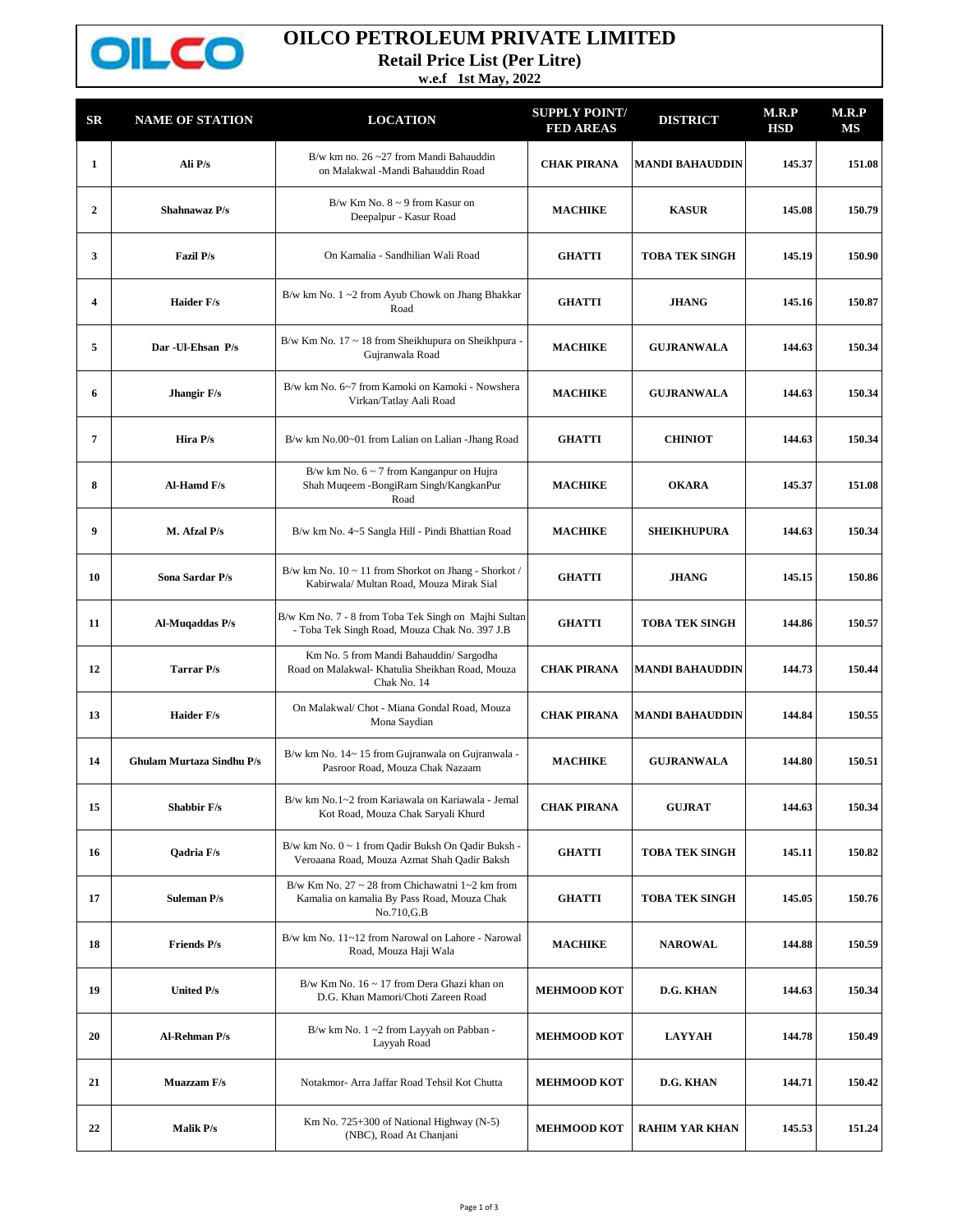

## **OILCO PETROLEUM PRIVATE LIMITED**

**Retail Price List (Per Litre)**

**w.e.f 1st May, 2022**

| SR | <b>NAME OF STATION</b>        | <b>LOCATION</b>                                                                                                               | <b>SUPPLY POINT/</b><br><b>FED AREAS</b> | <b>DISTRICT</b>       | M.R.P<br><b>HSD</b> | M.R.P<br>MS |
|----|-------------------------------|-------------------------------------------------------------------------------------------------------------------------------|------------------------------------------|-----------------------|---------------------|-------------|
| 23 | Al-Raheem F/s                 | Chak No.123 - B/TDA B/w Km No. $1 \sim 2$ from Layyah-<br>Multan By Pass Road on Layyah City- Multan/ DG Khan<br>By Pass Road | <b>MEHMOOD KOT</b>                       | <b>LAYYAH</b>         | 144.77              | 150.48      |
| 24 | Awaisia P/s                   | Km No. 10 of Chowk Bahadar Pur to Chowk Shahbaz<br>Pur Road                                                                   | <b>MEHMOOD KOT</b>                       | <b>RAHIM YAR KHAN</b> | 146.02              | 151.73      |
| 25 | Al-Murtaza P/s                | B/w km No. 38 ~ 39 from Layyah on Garh Maharaja -<br>Chowk Azam ~ Layyah Road, Mouza 375/ TDA                                 | <b>MEHMOOD KOT</b>                       | <b>LAYYAH</b>         | 145.01              | 150.72      |
| 26 | M. Shafi P/s                  | Km No. 3 ~ 4 from Naiwala Bangla on Naiwala Bangla<br>- Shirinwala Road, Mouza Chak No. 142/9 -L                              | <b>SAHIWAL</b>                           | <b>SAHIWAL</b>        | 144.63              | 150.34      |
| 27 | AL-Karam P/s                  | B/w km No.0~1 from Fattoo Mor on Fattoo Mor Nai<br>Wala Bangla Road, Mouza Chak No.133/9-L                                    | <b>SAHIWAL</b>                           | <b>SAHIWAL</b>        | 144.63              | 150.34      |
| 28 | Rana F/s                      | 4 km from N(5) Gamber Chowk on Noor Shah-Ghamber<br>Road                                                                      | <b>SAHIWAL</b>                           | <b>SAHIWAL</b>        | 144.63              | 150.34      |
| 29 | Ellahi Baksh P/s              | 2.9 km from 50 Pull Adda on Ghaziabad - Kassowal<br>Road                                                                      | <b>SAHIWAL</b>                           | <b>SAHIWAL</b>        | 144.63              | 150.34      |
| 30 | <b>Chaudhary P/s</b>          | B/w km No. 6~7 from Adda Shabeel on Adda<br>Shabeel - Naiwala Bangla Road, Chak No. 140/9 - L                                 | <b>SAHIWAL</b>                           | <b>SAHIWAL</b>        | 144.63              | 150.34      |
| 31 | <b>Munawar P/s</b>            | B/w km No. 77~78 from Bahawal pur & B/w 98~99<br>from Bahawal Nagar on Bahawalpur Road, Mouza Qaim<br>Pur                     | <b>VEHARI</b>                            | <b>BAHAWALPUR</b>     | 144.63              | 150.34      |
| 32 | AL-Madina P/s                 | B/w km No. 0~1 from Kassowal on Kassowal<br>- Talumba Road, Mouza Chak No. 4/14-L                                             | <b>SAHIWAL</b>                           | <b>SAHIWAL</b>        | 144.63              | 150.34      |
| 33 | <b>Adil Hamza P/s</b>         | B/w km No.5~6 from Taj Chowk on Taj Chowk -<br>Ahmedpur/Chowk Sawatera Road, Mouza Ahmed Pur<br>Lumma                         | <b>MEHMOOD KOT</b>                       | <b>RAHIM YAR KHAN</b> | 145.53              | 151.24      |
| 34 | Nayyar P/s                    | B/w Km No.7~8 on Qadirpur/ Rawan - Tatepur Road,<br>MouzaTatepur,                                                             | <b>MEHMOOD KOT</b>                       | <b>MULTAN</b>         | 144.71              | 150.42      |
| 35 | Zam Zam P/s                   | B/w km No. $21 - 22$ from Minchinabad on<br>Minchinabad - Head Sulemanki Road, Mouza Shrafpur                                 | <b>VEHARI</b>                            | <b>BAHAWALNAGAR</b>   | 145.30              | 151.01      |
| 36 | Afzal & Sons P/s              | B/w km No.0~1 from Adda Bareka on Hasil Saru-Head<br>Sulemanki/Macleod Gunj Road, Mouza Bareka Ottar                          | <b>VEHARI</b>                            | <b>BAHAWALNAGAR</b>   | 145.40              | 151.11      |
| 37 | Lilla F/s                     | b/w Km No. 40 ~ 41 Khushab /Lilla - Pind<br>Dad Khan Road                                                                     | <b>GHATTI</b>                            | <b>KUSHAB</b>         | 145.43              | 151.14      |
| 38 | <b>Gondal P/s</b>             | $B/w 10 \sim 11$ km from Bhera on<br>Malakwal/Bhera - Shahpur/Johrian Road                                                    | <b>GHATTI</b>                            | <b>SARGODHA</b>       | 145.22              | 150.93      |
| 39 | Nazim P/s                     | B/w Km No. $9 \sim 8$ from Abdaal Chowk on Abdaal to<br>Hujjan Road, Mouza Salam                                              | <b>GHATTI</b>                            | <b>SARGODHA</b>       | 145.03              | 150.74      |
| 40 | Ali P/s                       | 1.4 Km from Sillanwali By Pass Chowk on Sillanwali<br>Barana Road                                                             | <b>GHATTI</b>                            | <b>SARGODHA</b>       | 144.77              | 150.48      |
| 41 | Ali Petroleum                 | B/w Km No.24 $\sim$ 25 from Fath Pur on Mianwali -<br>Muzaffargarh Road, Mouza Chak No. 67/ML                                 | <b>KOTLA JAM</b>                         | <b>BHAKKAR</b>        | 144.63              | 150.34      |
| 42 | Afnan F/s                     | B/w km No. $54 \sim 55$ from Bhakkar on Kallur<br>Kot - Bhakkar Road, Mouza Kaluual Dagar                                     | <b>KOTLA JAM</b>                         | <b>BHAKKAR</b>        | 144.63              | 150.34      |
| 43 | <b>Draz Khel Brothers P/s</b> | B/w km No. 17~18 from Sargodha on Sargodha -<br>Khushab/ Mianwali Road, Mouza Dhrema                                          | <b>GHATTI</b>                            | <b>SARGODHA</b>       | 144.93              | 150.64      |
| 44 | Fakhr-E-Lasani P/S            | 6.4 km from Wagha Stop & 1.9 km from<br>Kingra Adda Stop on Kingra Sialkot Road, Mouza<br><b>Bhaloor Barhamna</b>             | <b>MACHIKE</b>                           | <b>SIALKOT</b>        | 145.39              | 151.10      |